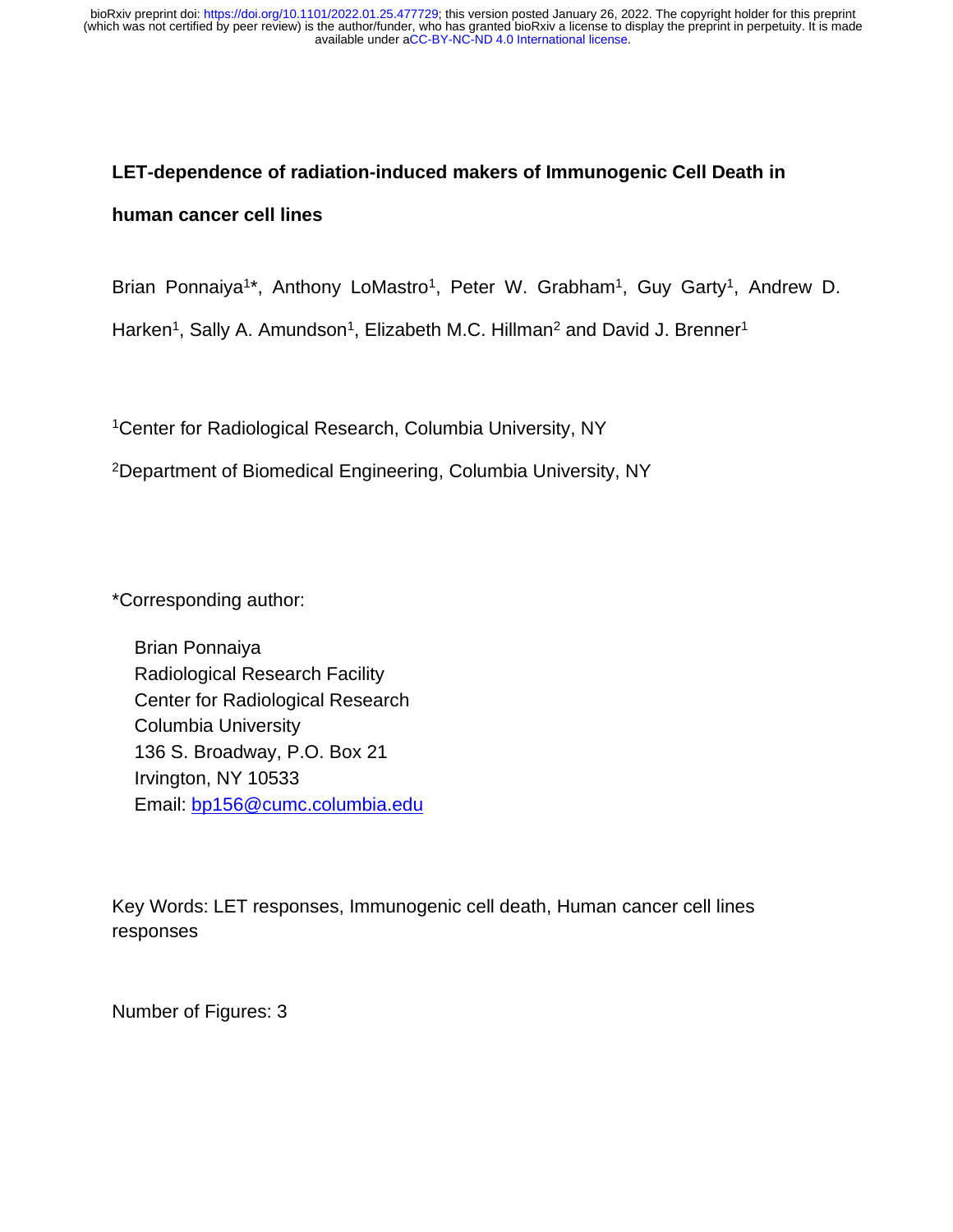## ABSTRACT

Purpose: It has been suggested that heavy-ion radiation therapy may contribute to the control of distal metastases. These distant responses may include immune cell activation. Immunostimulation resulting from radiation-induced immunogenic cell death (ICD) of cancer cells, leads to the recruitment of anti-tumor T cells. Specific markers of ICD include translocation of calreticulin (CRT) and extracellular release of high mobility group box 1 protein (HMGB1), and ATP. However, the LET dependence of these effects remains unknown.

Materials and Methods: Expression of the molecular indicators described above were tested in a panel of human cancer cell lines, that included pancreatic cancer (Panc1 and Paca2), glioblastoma (U87 and LN18) and melanoma (HTB129 and SK-Mel5). Cells were irradiated with 5 Gy of particles spanning a range of LETs, from 10 KeV/µm to 150 KeV/µm and assayed for relocalization of calreticulin and release of HMGB1 and ATP were assayed 24 hours later.

Results: In the pancreatic cancer cell lines (Panc1 and Paca2) there was a continued increase in the membrane relocalization of calreticulin as a function of increasing LET up to 150 KeV/µm. The melanoma cell lines, HTB129 and Sk-Mel5 showed similar patterns. In contrast, calreticulin levels were higher, but not LET-dependent, in irradiated U87 and LN18 (glioblastoma) lines. With the exception of the response in Paca2, increases in LET correlated with increases in HMGB1 that seemed to peak at 100 KeV/µm and then either remain unchanged or decrease at 150 KeV/um. while the ATP levels were elevated in media from some of the irradiated groups, there were no clear patterns either by cell type or LET.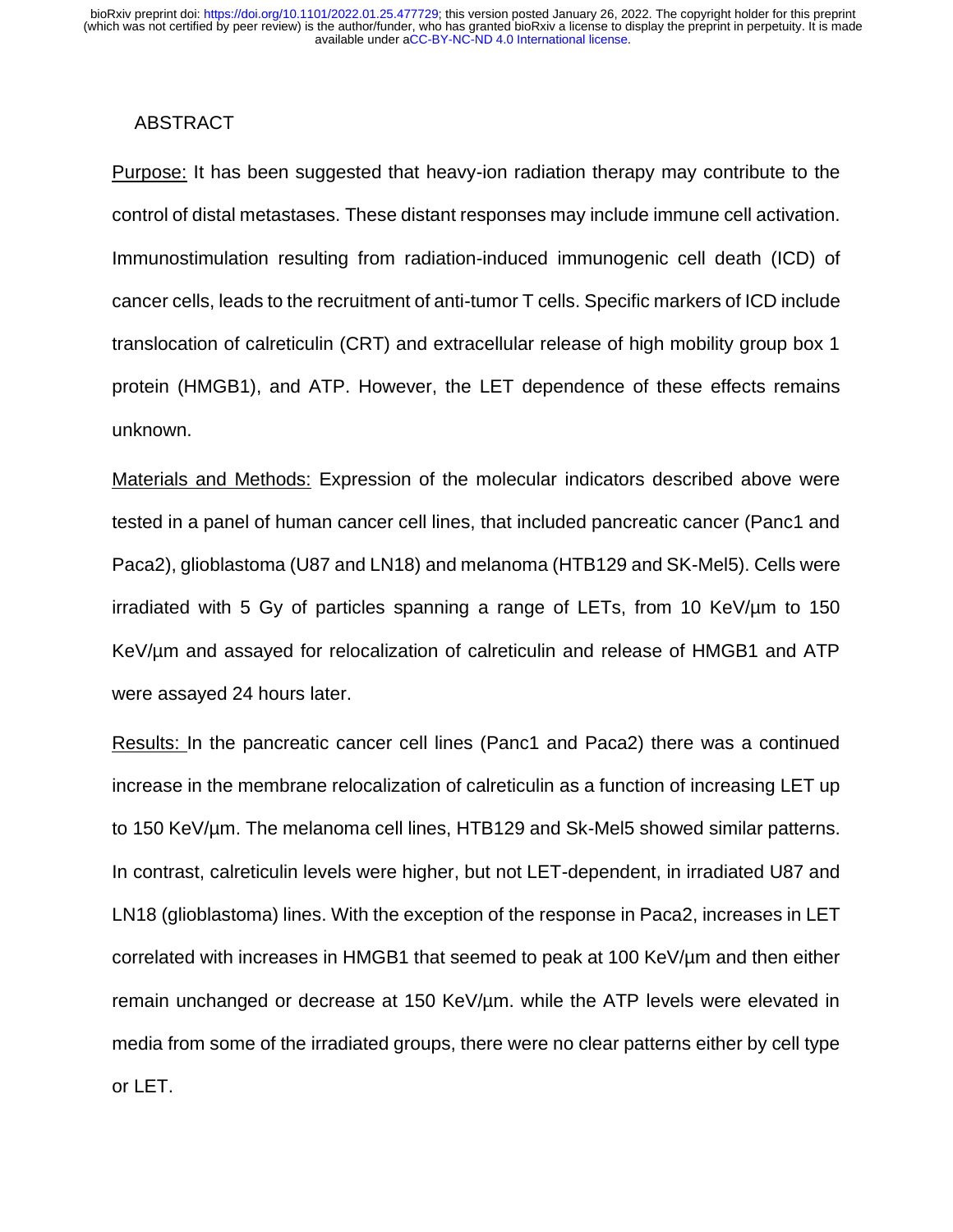Conclusions: Our results indicate that at equal doses, although there is an overall trend of increases in the responses to increasing LETs, there are significant cell line-specific differences in the patterns of expression of these key ICD markers.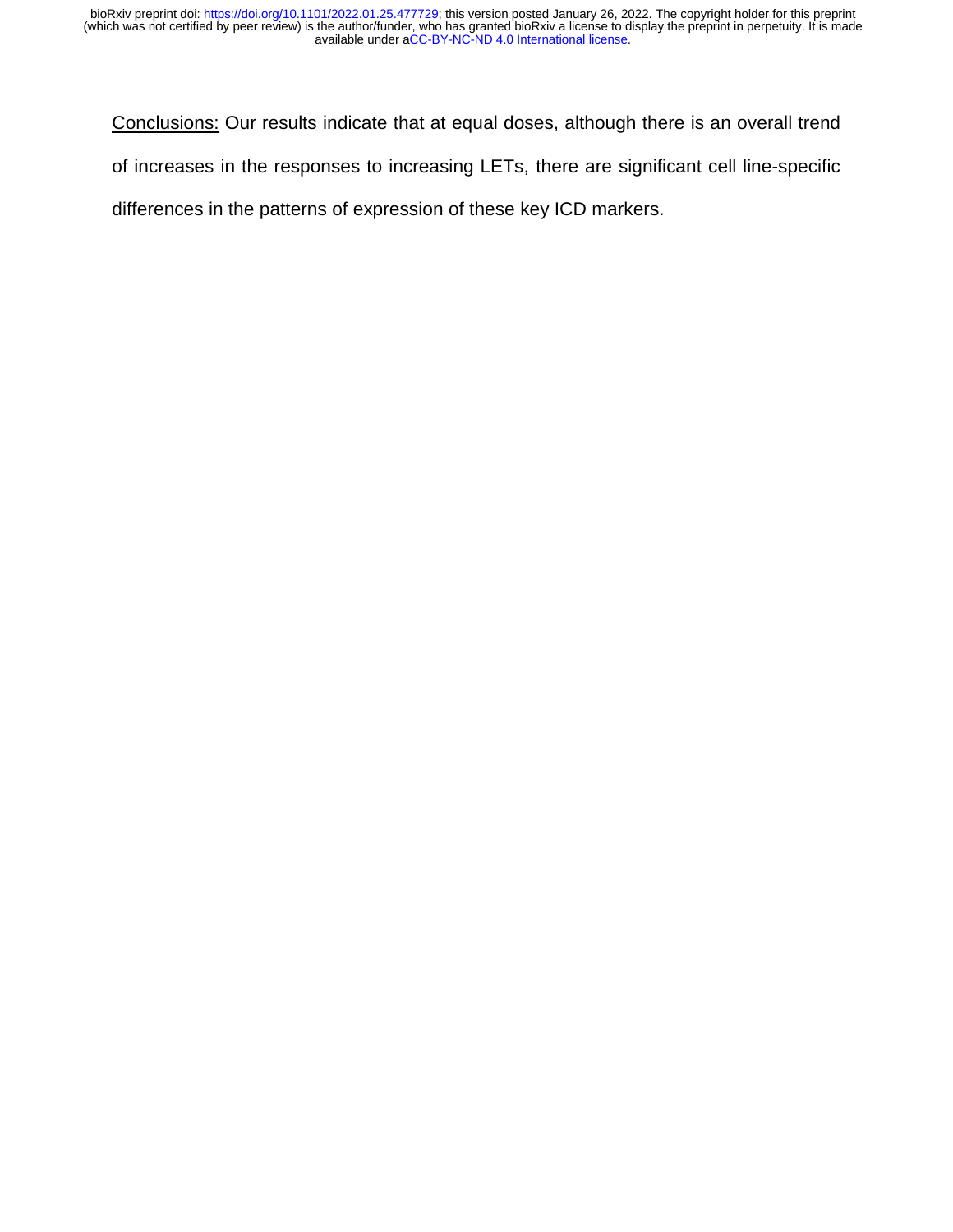# **INTRODUCTION**

There is now a growing amount of evidence that heavy ion beam radiotherapy provides better local control of various types of primary cancers, including pancreatic, GI and hepatocellular cancers, when compared to conventional photon irradiation (eg [\(Schulz-Ertner, Nikoghosyan et al. 2007,](#page-16-0) [Abousaida, Seneviratne et al. 2021,](#page-15-0) [Liermann,](#page-16-1)  [Ben-Josef et al. 2021,](#page-16-1) [Noticewala and Das 2021,](#page-16-2) [Yamada, Takiyama et al. 2021\)](#page-16-3). Significantly, heavy ion therapy also appears to show high efficacy at controlling distal metastases and it is thought that particle irradiation may suppress the metastatic potential of cancer by modifying the host antitumor immunity [\(Ogata, Teshima et al. 2005,](#page-16-4) [Matsunaga, Ueda et al. 2010,](#page-16-5) [Durante, Brenner et al. 2016\)](#page-15-1).

However, there are two central questions that remain unanswered. The first is what is the optimal heavy ion or LET to trigger such a response? Heavy ion therapies conducted in Europe and Japan have almost exclusively used carbon ions where the LET range in the spread-out Bragg peak is between ~50-200 KeV/um [\(Kanematsu, Matsufuji](#page-16-6)  [et al. 2018\)](#page-16-6). However, there has not been a systematic evaluation of the efficacy other LETs / ions that might be technically easier and significantly cheaper to produce and deliver, for example, a helium ion beam with a spread-out Bragg peak between (~8-50 keV/μm) [\(Kempe, Gudowska et al. 2007\)](#page-16-7). To conduct mono-LET in vitro studies, we have developed a range of mono-LET ion beams using our 0-2.5 MeV/amu Singeltron accelerator and linear accelerator booster (the latter providing beams at 4.1 and 5.5 MeV/amu) (Marino, 2017). These beams maintain near constant LET over a depth suitable for irradiating cells in culture (typical thickness: ~5 μm), with available LETs from 10 to 150 keV/μm, spanning the range of LET values relevant to HIRT.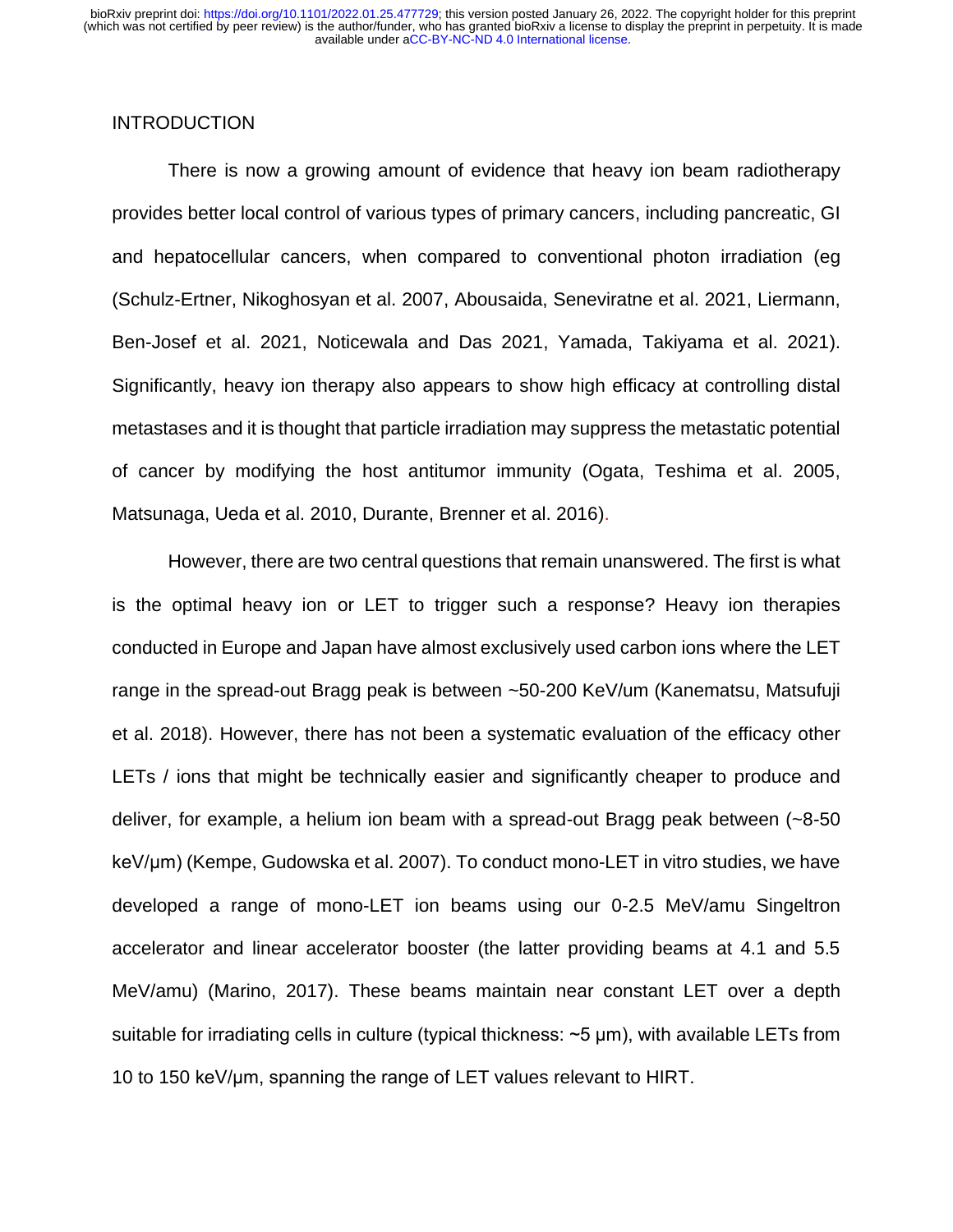The second central question of HIRT is what are the mechanistic bases for why heavy ions are so effective in controlling distal secondary tumors? One hypothesis is that heavy ion therapy might work through the immune system via the immunogenic cell death pathway. Immunogenic cell death is a functionally unique form of stress-driven regulated cell death that results in the activation of cytotoxic T lymphocyte (CTL)- driven adaptive immunity as well as long-term immune memory [\(Zhou, Wang et al. 2019\)](#page-16-8) This specific type of cell death has been observed in response to microbial pathogens as well as chemo- and radio- therapies [\(Obeid, Tesniere et al. 2007,](#page-16-9) [Fucikova, Kralikova et al. 2011,](#page-15-2) [Golden, Pellicciotta et al. 2012,](#page-15-3) [Golden, Frances et al. 2014,](#page-15-4) [Campisi, Barbet et al. 2016\)](#page-15-5). Cells dying by this mechanism exhibit three distinct cellular responses; cell surface translocation of calreticulin (CRT), and extracellular release of both high-mobility group box 1 (HMGB1) and ATP [\(Galluzzi, Vitale et al. 2020\)](#page-15-6). These three markers have also been used to identify ICD in both in vivo and *in vitro* systems.

Here we present work that using the mono-LET beams available at RARAF with a range of 10 to 150 KeV to examine the LET dependence of radiation-induced expression of the three markers of ICD in a panel human cancer cell lines.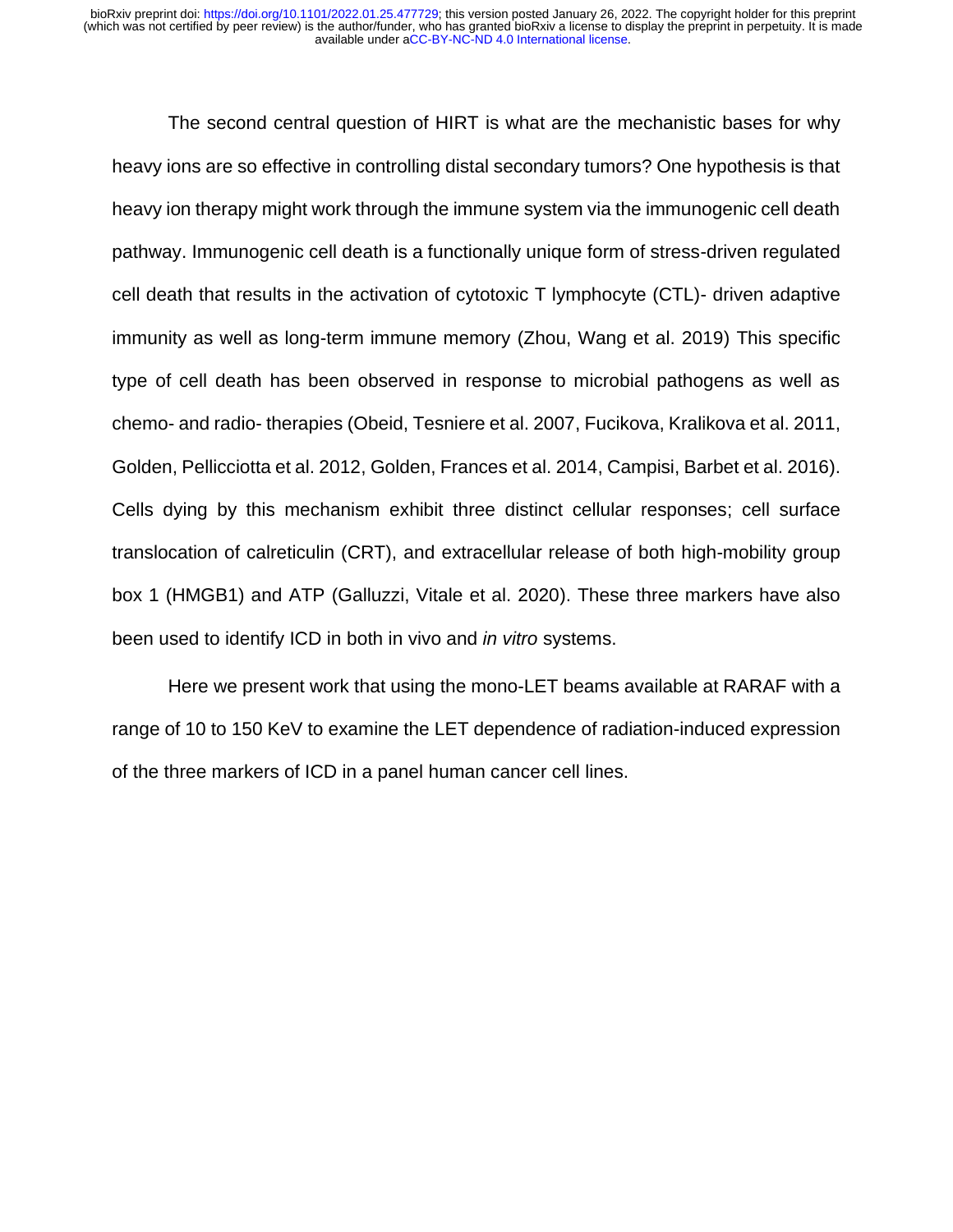# MATERIALS AND METHODS

### *Cell culture and Irradiation*

Human pancreatic cell lines, Panc1 and Paca2, melanoma lines Sk-Mel5 and HTB129, and glioblastoma lines U87 and LN18 were obtained from ATCC. Cells were maintained in either Eagles or Dulbecco's media supplemented with 10% FBS as recommended. Irradiations were conducted as previously described ([\(Geard, Jenkins-Baker et al. 2002\)](#page-15-7)). Briefly cells were seeded on 6  $\mu$ m mylar dishes at a concentration of 2X10<sup>5</sup> per dish (2) ml media per dish) and 24 hours later were exposed to 5 Gy of particles with a range of LETs (10-150 keV/µm). Irradiated dishes were fixed with formalin at 24 hours post irradiation.

#### *Irradiation Set up and dosimetry*

Irradiations were performed at the Radiological Research Accelerator Facility's (RARAF) Track Segment "mono-LET" irradiation platform [\(Bird, Rohrig et al. 1980,](#page-15-8) [Marino 2017\)](#page-16-10), which provides irradiation of thin biological samples using proton, deuteron and helium beams. Briefly, an ion beam from the RARAF accelerator is energy selected, using a set of magnetic dipoles, defocused and exits the vacuum system through a 2.9 µm thick Havar window. To mimic a broad beam irradiation cell monolayers in a 30 mm diameter holder with 6 µm mylar bottom are scanned across the beam. Assuming a thin target, this results in a "segment" of a particle track, having nearly constant LET, traversing the sample.

Dosimetry is performed prior to each irradiation, using a set of detectors irradiated in the same geometry as the cell monolayers [\(Garty 2022\)](#page-15-9). A set of wipe-off vanes are used to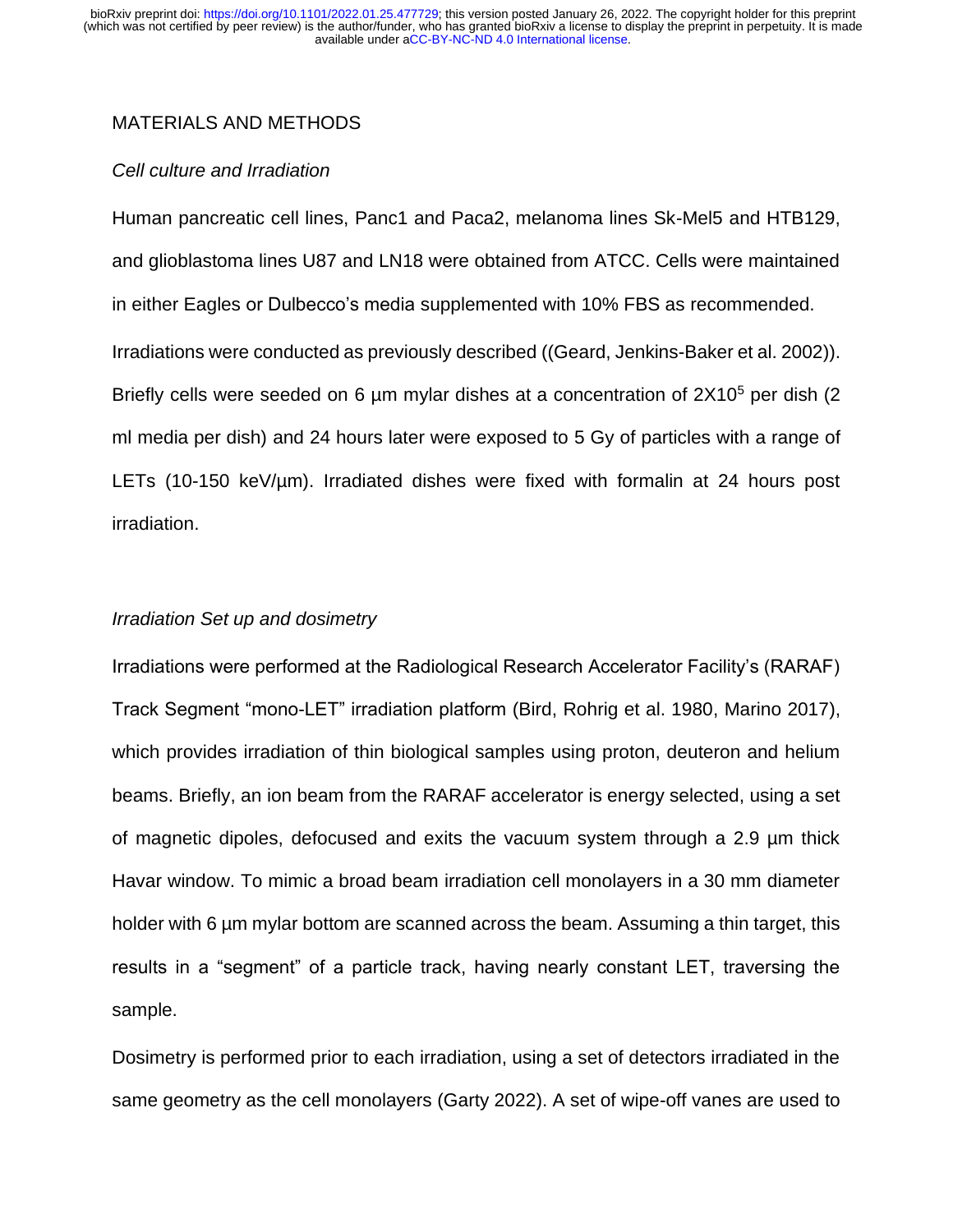monitor beam current and control the scanning speed of samples and detectors across the window, to compensate for variations in dose rate. A unit gain tissue equivalent proportional counter (TEPC), operated in pulse mode is used to measure the linear energy transfer (LET) of the ions. A second TEPC, operated in current mode is used to measure dose and calibrate the monitor vanes, prior to each irradiation. A lithium drifted silicon solid state detector is used to verify beam energy and measure uniformity across the sample irradiated.

#### *Immunocytostaining and Image Analysis*

Formalin fixed cells were blocked with 2% BSA in PBS for 30 minutes at room temperature. Cells were incubated with the anti-Calreticulin antibody, ab2907 (1:75), for 1 hour at room temperature, washed with PBS, and incubated with the secondary antibody ab150077 Alexa Fluor® 488 goat anti-rabbit IgG (H+L) used at 2µg/ml for 1h. DAPI was used to stain the cell nuclei (blue) at a concentration of 1.43µM. Images were taken at 20X magnification and analyzed for mean cellular fluorescence using Image ProPlus. Cellular intensities from 100-150 cells per group, per experiment, were averaged, and the means of three separate experiments were calculated.

#### *Media Analysis*

24 hours post irradiation, 250 µl media were removed from individual dishes and either assayed immediately for HMGB1 or ATP levels, or stored at -80°C for future analysis.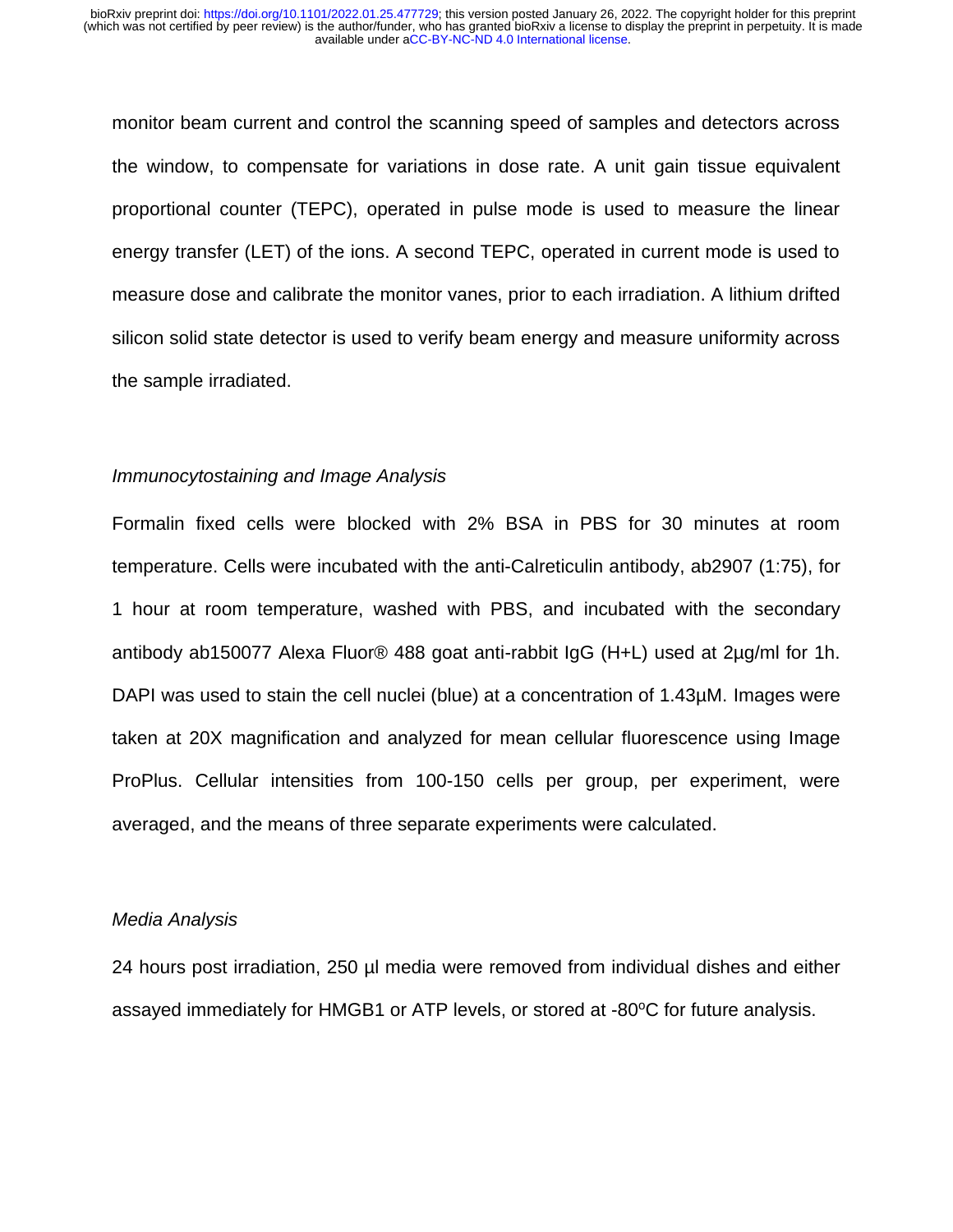Levels of HMGB1 in culture media were assayed using a sandwich ELIZA kit (LifeSpan BioSciences) following the manufacturers protocols. ATP levels were measured using the luciferase based ENLITEN® ATP Assay System (Promega).

# *Statistical Analysis*

Data from three independent experiments were calculated as means and either standard error of means for calreticulin or standard deviations for HMGB1 and ATP. Significant differences among different groups were determined by unpaired Student's t-test with a 2-tailed distribution. P values of <0.05 was considered statistically significant.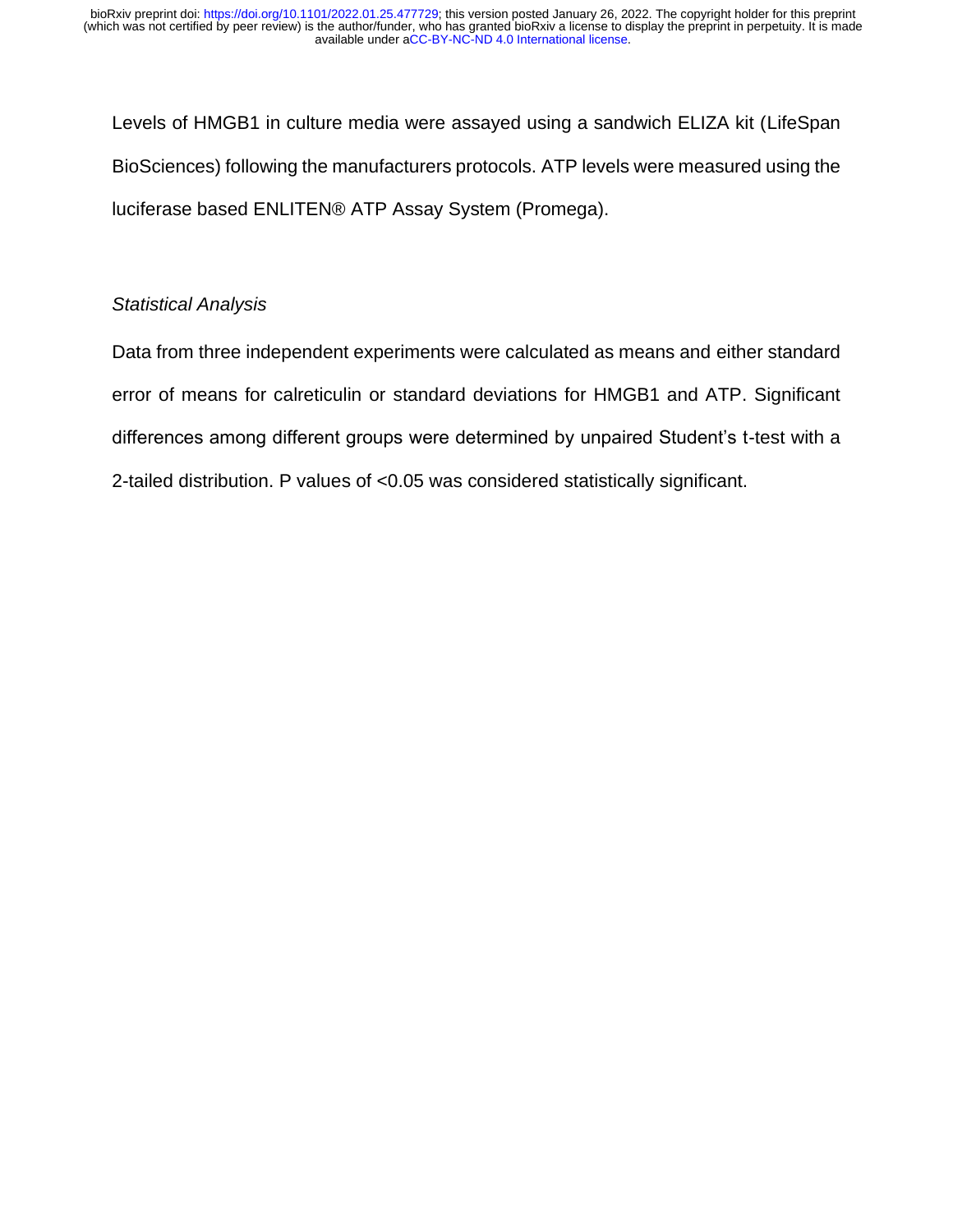# RESULTS

The LET-dependent responses of ICD markers were assessed in six human cell lines representing 3 common cancer types that are candidates for HIRT: pancreatic cancer (Panc1, PaCa-2), glioblastoma (U87, LN18) and melanoma (SK-Mel-5, HTB129). Cells were exposed to 5 Gy of particles spanning a range of LETs (10, 65, 100 and 150 KeV/um) and relocation of calreticulin, and release of HMGB1 and ATP were assayed 24 hours post-irradiation.

#### *Expression of Calreticulin on cell membrane*

In the pancreatic cancer lines, Panc1 and Paca2, background levels remained between 500-550 and 550-700 AU respectively (Fig 2A, 2B). In response to radiation, levels in Panc1 cells increased to around 800 AU at 10 KeV/um with similar levels at 65 KeV/um. Levels were further increased to 1050 AU at 100 and 150 KeV/um. Calreticulin intensities in Paca2 cells irradiated with 10 KeV/µm were 900 AU, with a plateau at about 1100 AU at 65 and 100 KeV/µm and a further increase to 1700 AU at 150 KeV/µm.

In the melanoma cell lines, control levels were between 470-500 AU in Sk-Mel5 and 550- 630 AU in HTB129 (Fig 2C, 2D). In both lines, there were small, but consistent, increases as a function of increasing LET. In Sk-Mel5, CRT intensities went from 650 AU at 10 KeV/µm to 1020 AU at 150 KeV/µm. Similarly, in the HTB129 line, intensities increased from 750 AU at 10 KeV/µm to 1300 AU at 150 KeV/µm.

In the glioblastoma lines, background intensities were 370-470 AU in LN18 and 450-580 AU in U87 (Fig 2E, 2F). With the exception of LN18 at 10 KeV/µm, both glioblastoma lines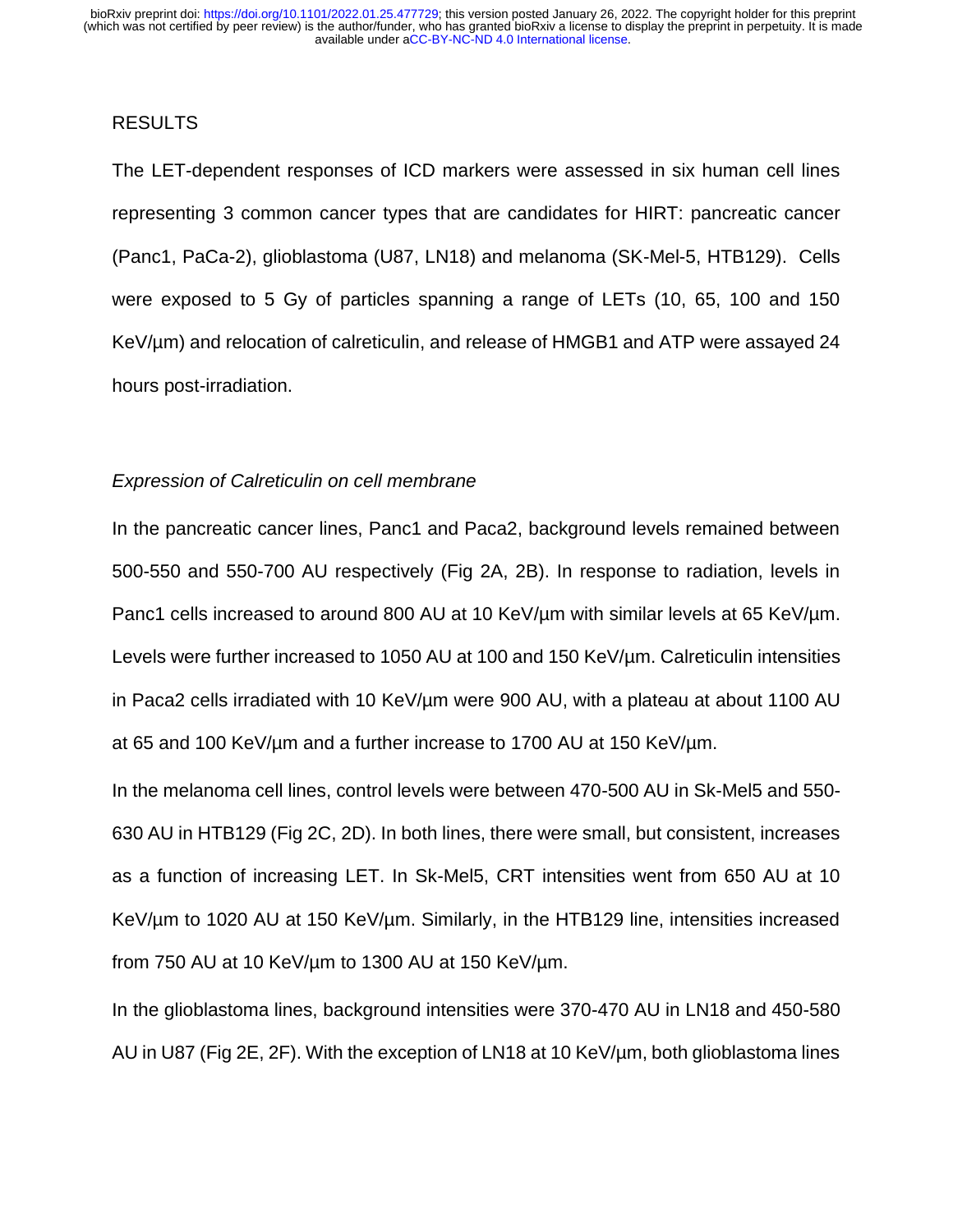had similar responses to radiation, increasing to 1100-1200 AU at all LETs in the U87 line and 600-700 AU in the LN18 line.

## *Extracellular HMGB1*

In the pancreatic cell lines, levels of HMGB1 detected in the media at 24 hours post irradiation was between 90-100 pg/ml in unirradiated controls. In the irradiated Panc1 groups, HMGB1 levels ranged from 100 pg/ml at 10 KeV/µm to 130 pg/ml at 65,100 and 150 KeV/µm, representing a 1.3-1.4 fold increase over the corresponding controls. In the Paca2 samples, again, levels at 10 KeV/um were similar to controls, but were elevated at higher LETs, ranging from 135 pg/ml at 65 and 100 KeV/um up to 169 pg/ml at 150 KeV/µm.

In the glioblastoma lines, 10 KeV/ $\mu$ m induced little to no increase in HMGB1 levels when compared to controls. At higher LETs there was a 1.5 fold increase up to 100 KeV/µm. Interestingly, there was no further increase at 150 KeV/µm and further the media from U87 cells irradiated with 150 KeV/um particles seemed to have lower levels of HMGB1 than that at 65 or 100 KeV/µm.

Both irradiated melanoma cells (SK-Mel5 and HTB129) released increasingly higher LET dependent levels of HMGB1 into the media when compared to corresponding control cultures. These increases ranged from 135-155 pg/ml for the HTB129 cells, and 155-180 pg/ml in the Sk-Mel5 cultures (representing 1.5 and 1.6-2 fold increases over control cultures respectively). At 150 KeV/µm however, there was a slight decrease in the response.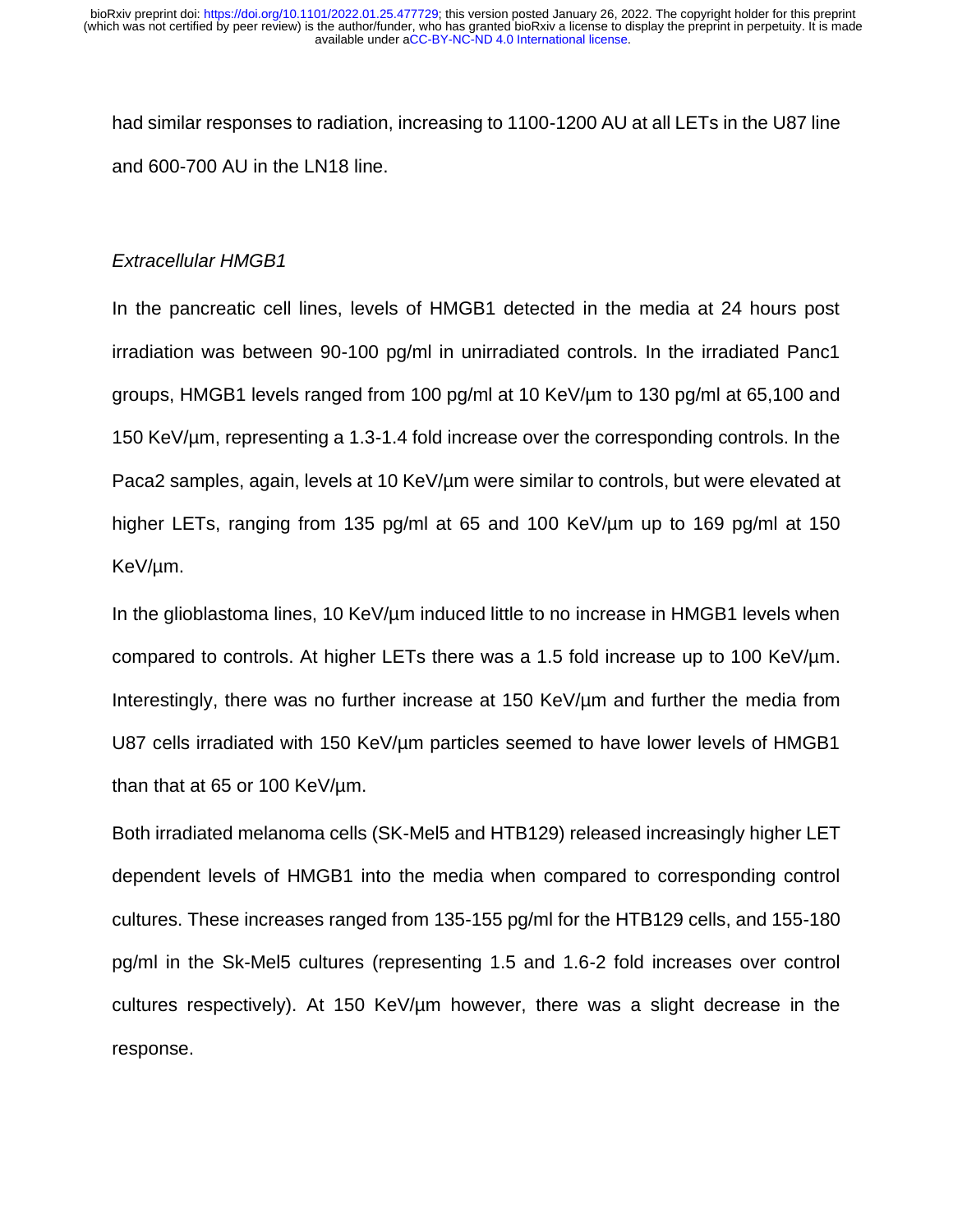# *Extracellular ATP*

ATP levels in media from nonirradiated pancreatic cell cultures ranged between 0.02-0.04 pg/ml. 24 hours post-irradiation, ATP levels increase to 0.05-0.08 pg/ml in the media from irradiated Panc1 cultures, and 0.05-0.076 pg/ml in the Paca2 cultures.

In the glioblastoma cell lines, ATP levels in media from nonirradiated cultures ranged between 0.01-0.03 pg/ml. Following irradiation these levels increased to 0.063-0.075 pg/ml in the media from irradiated U87 cultures, and 0.05-0.14 pg/ml in the LN18 cultures. Media from control Sk-Mel 5 and HTB129 cultures had 0.01-0.03 pg/ml and 0.02-0.05 pg/ml ATP respectively. In response to irradiation, these levels increased to 0.06-0.15 pg/ml in the irradiated HTB129 groups and 0.065-0.1 pg/ml in the Sk-Mel5 cultures.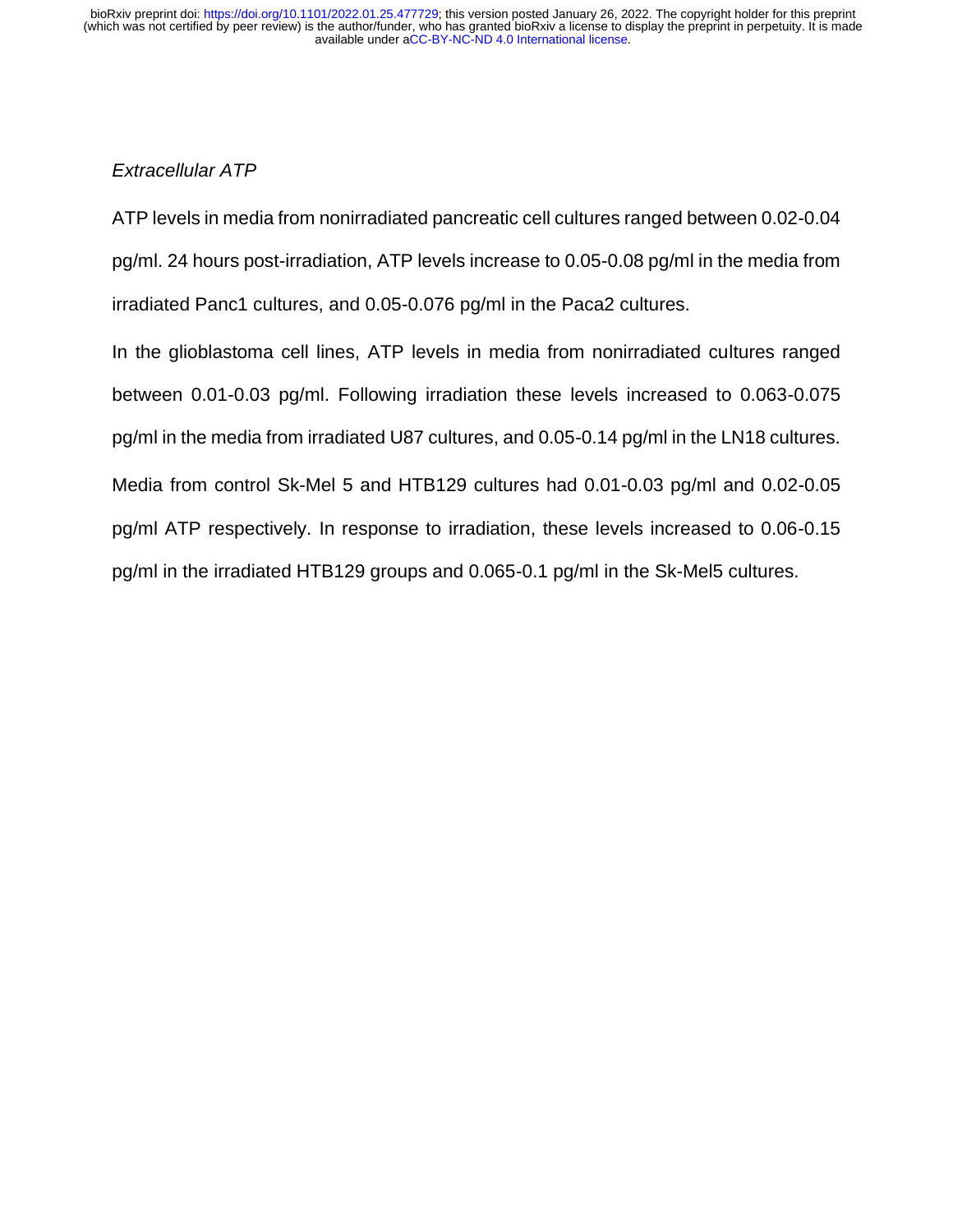# **DISCUSSION**

The current study focused on the radiation-induced expression of ICD markers as a function of increasing LETs in human cell lines representing three different cancer types. From the data presented here, there appears to be cell-type specific differences in the membrane relocalization of calreticulin as a function of LET. Both pancreatic cancer cell lines (Panc1 and Paca2) demonstrated a continued increase in the membrane expression as a function of increasing LET up to 150 KeV/µm. Similar responses, albeit to a lesser degree, were observed in the melanoma lines, HTB129 and Sk-Mel5. In contrast, irradiation of the glioblastoma cell lines (U87 and LN18) resulted in elevated levels of calreticulin that was not LET dependent; while almost all irradiated populations had increased membrane calreticulin when compared to controls, there were no significant differences in levels between any of the irradiated populations at different LETs. Release of HMGB1 showed a somewhat different pattern. Except for the Paca2 response, increases in LET correlated with increases in HMGB1 that seemed to peak at 100 KeV/µm and then either remain unchanged or decrease at 150 KeV/um. In support, this peak in response at 100 KeV/µm has been previously described and attributed to the fact that the average separation of ionizing lesions at this particular LET coincide with the diameter of cellular DNA [\(Hall and Giaccia 2006\)](#page-16-11). In fact studies conducted at RARAF using the mono-LET beams used here, demonstrated that at equal doses, chromosomal aberrations in chinese hamster V79 cells (induced by DNA double strand breaks) increased as a function of increasing LET up to about 100 KeV/µm and then decreased [\(Geard 1985\)](#page-15-10). Furthermore, the link between DNA double strand breaks and high-LET induced ICD has previously been made by Durante and Formenti [\(Durante and Formenti](#page-15-11)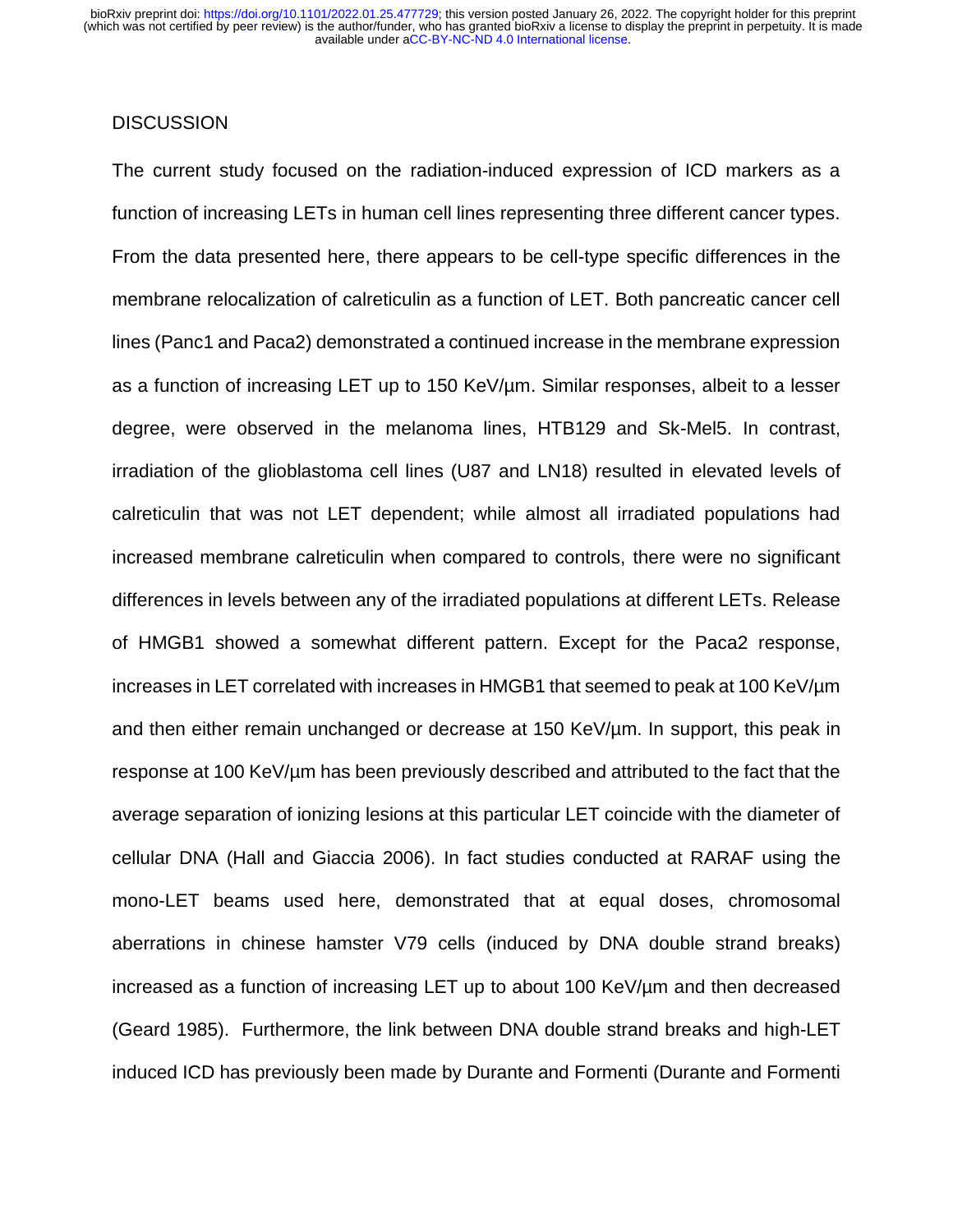[2018\)](#page-15-11) who proposed that following high-LET radiation, a high fraction of double stranded DNA fragments are produced that can be released in the cytoplasm following nuclear envelope breakdown, triggering the mechanisms underlying immunogenic cell death.

Radiation-induced ICD in *in vitro* systems has been well documented for x-rays and more recently for high-LET ions. A recent report compared the relocalization of calreticulin as a function of exposure to either photon, proton  $(-2 \text{ KeV}/\mu\text{m})$  or carbon ion  $(-30 \text{ KeV}/\mu\text{m})$ beams [\(Huang, Dong et al. 2019\)](#page-16-12). Protons and photons at similar doses produced the same levels of increases in calreticulin, and carbon ions induced higher levels at 2 and 4 Gy but not at 10 Gy. As in the present study, they found that increases in membrane calreticulin were tumor-type dependent. In cells from radiation-sensitive tumors, such as nasopharyngeal carcinoma (CNE-2) and tongue squamous carcinoma (Tca-8113), carbon ions induced higher levels of membrane calreticulin as compared to photons or protons at both 2 and 4 Gy. However, this was not the case in a glioblastoma line, U251, where exposure to carbon ions did not induce significantly different levels of calreticulin when compared to photons or protons at these doses. Similarly, the release of HMGB1 as a function of exposure to carbon ions at two different LETs demonstrated that exposure to 70 KeV/µm ions induced higher levels of HMGB1 release when compared to that resulting from irradiation with 13 KeV/µm at equilethal doses [\(Onishi, Okonogi et al. 2018\)](#page-16-13) In conclusion, we have demonstrated the radiation-response of key markers of ICD in cell lines representing three specific cancer types that might benefit from HIRT. The data suggests that although there are LET-dependent increases in many cases, there are also large variations between the types of cancer, and even between individual cancers of the same type.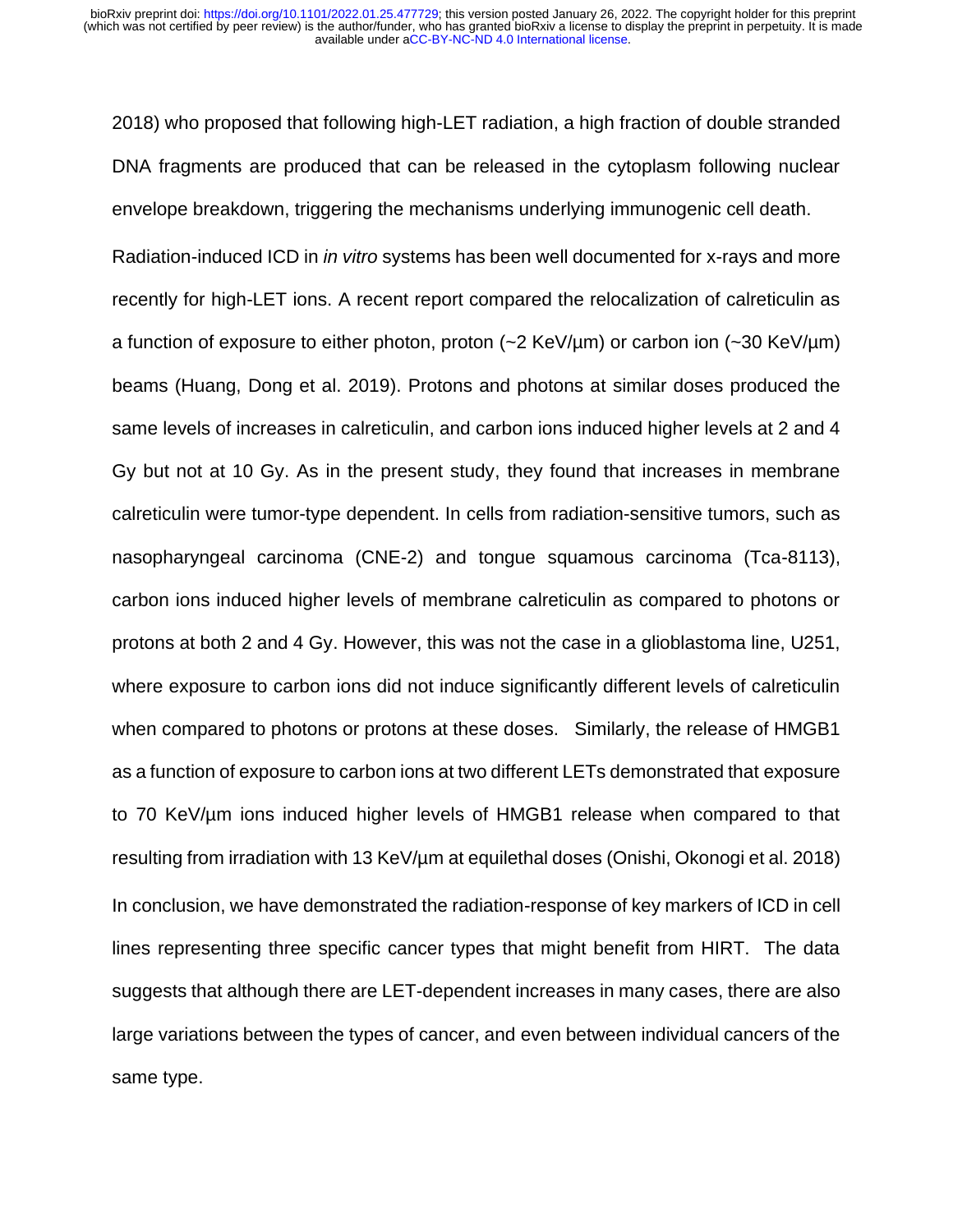# ACKNOWLEDGEMENTS

The studies reported here were supported by U01CA236554 from NCI and U19AI067773 from NIAID.

### DISCLOSURE STATEMENT

The authors report no conflicts of interest.

# BIOGRAPHICAL NOTE

**Brian Ponnaiya** is a Research Scientist at the Center for Radiological Research at Columbia University, NY.

**Anthony Lomastro** was a Technician based at the Radiological Research Accelerator Facility (RARAF) that is part of the Center for Radiological Research at Columbia University, NY.

**Guy Garty** is an Associate Professor of Radiation Oncology (in the Center for Radiological Research) at Columbia University and the Associate Director of RARAF.

**Andrew D. Harken** is an Associate Research Scientist at RARAF and the Center for Radiological Research at Columbia University.

**Peter W. Grabham** is an Assistant Professor of Radiation Oncology (in the Center for Radiological Research) at Columbia University

**Sally A. Amundson** is an Associate Professor of Radiation Oncology (in the Center for Radiological Research) at Columbia University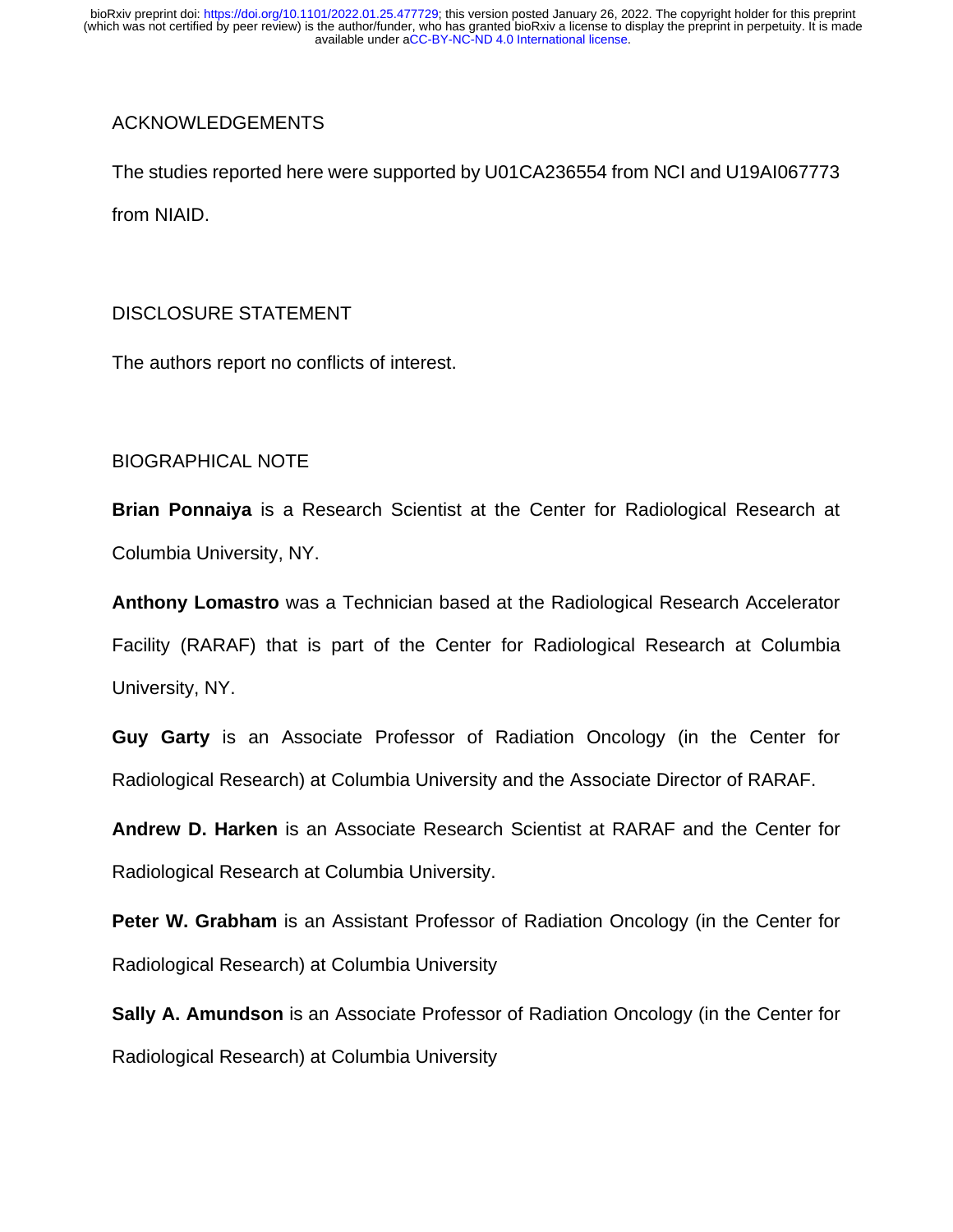**Elizabeth M.C. Hillman** is the Herbert and Florence Irving Professor at the Zuckerman Institute at Columbia University and a Professor of Biomedical Engineering and radiology (Physics) at Columbia University.

**David J. Brenner** is the Higgins Professor of Radiation Biophysics (in Radiation Oncology) and of Environmental Health Sciences and is the Director of the Center for Radiological Research (CRR) and the Director of RARAF.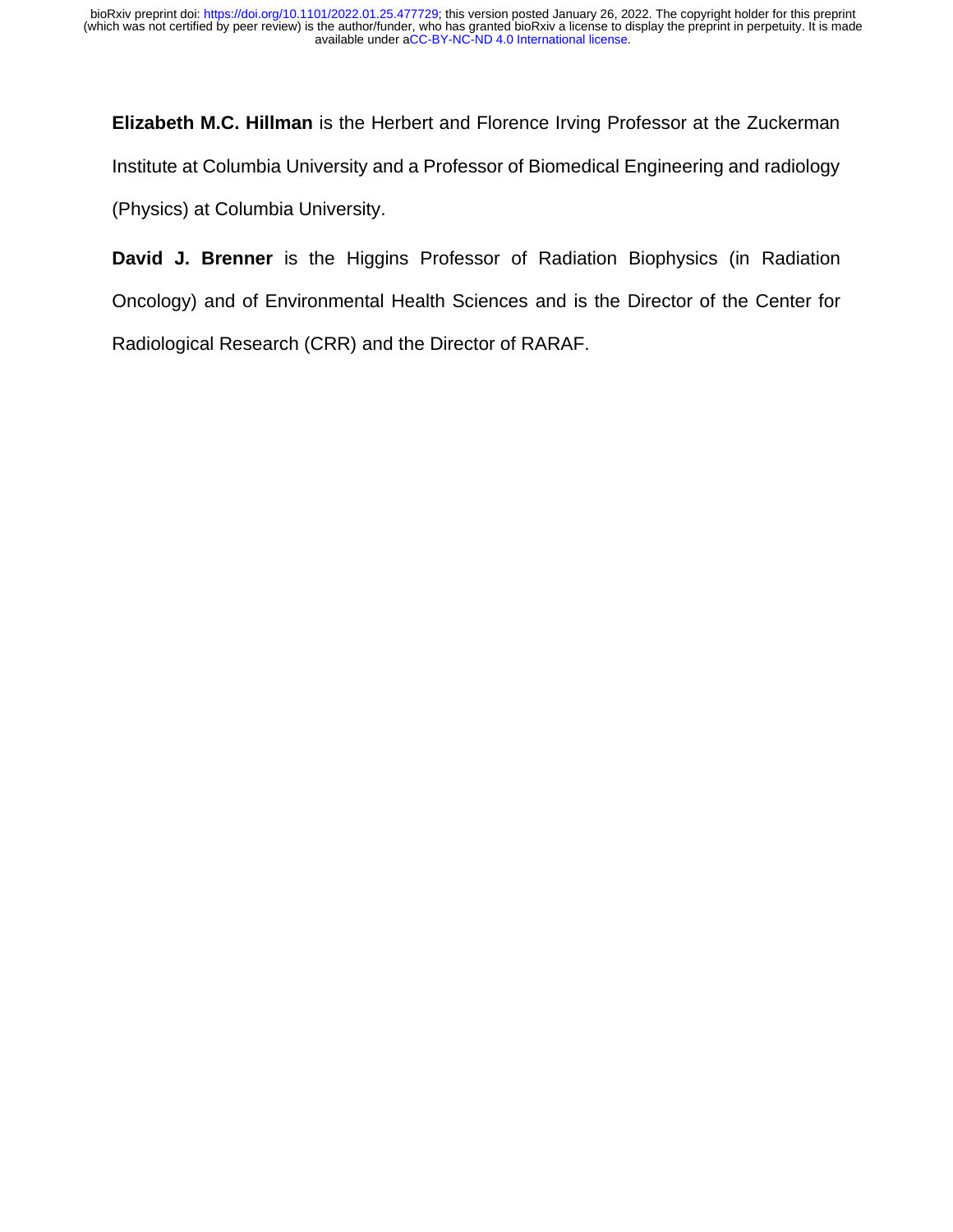# REFERENCES

- <span id="page-15-0"></span>1. Abousaida, B., D. Seneviratne, B. S. Hoppe, S. J. Ko, A. Asaithamby, F. A. Cucinotta, J. M. Kirwan, K. Mody, B. Toskich, J. B. Ashman, C. L. Hallemeier and S. Krishnan (2021). "Carbon Ion Radiotherapy in the Management of Hepatocellular Carcinoma." J Hepatocell Carcinoma **8**: 1169-1179.
- <span id="page-15-8"></span>2. Bird, R. P., N. Rohrig, R. D. Colvett, C. R. Geard and S. A. Marino (1980). "Inactivation of synchronized Chinese Hamster V79 cells with charged-particle track segments." Radiat Res **82**(2): 277-289.
- <span id="page-15-5"></span>3. Campisi, L., G. Barbet, Y. Ding, E. Esplugues, R. A. Flavell and J. M. Blander (2016). "Apoptosis in response to microbial infection induces autoreactive TH17 cells." Nat Immunol **17**(9): 1084-1092.
- <span id="page-15-1"></span>4. Durante, M., D. J. Brenner and S. C. Formenti (2016). "Does Heavy Ion Therapy Work Through the Immune System?" Int J Radiat Oncol Biol Phys **96**(5): 934-936.
- <span id="page-15-11"></span>5. Durante, M. and S. C. Formenti (2018). "Radiation-Induced Chromosomal Aberrations and Immunotherapy: Micronuclei, Cytosolic DNA, and Interferon-Production Pathway." Front Oncol **8**: 192.
- <span id="page-15-2"></span>6. Fucikova, J., P. Kralikova, A. Fialova, T. Brtnicky, L. Rob, J. Bartunkova and R. Spisek (2011). "Human tumor cells killed by anthracyclines induce a tumor-specific immune response." Cancer Res **71**(14): 4821-4833.
- <span id="page-15-6"></span>7. Galluzzi, L., I. Vitale, S. Warren, S. Adjemian, P. Agostinis, A. B. Martinez, T. A. Chan, G. Coukos, S. Demaria, E. Deutsch, D. Draganov, R. L. Edelson, S. C. Formenti, J. Fucikova, L. Gabriele, U. S. Gaipl, S. R. Gameiro, A. D. Garg, E. Golden, J. Han, K. J. Harrington, A. Hemminki, J. W. Hodge, D. M. S. Hossain, T. Illidge, M. Karin, H. L. Kaufman, O. Kepp, G. Kroemer, J. J. Lasarte, S. Loi, M. T. Lotze, G. Manic, T. Merghoub, A. A. Melcher, K. L. Mossman, F. Prosper, O. Rekdal, M. Rescigno, C. Riganti, A. Sistigu, M. J. Smyth, R. Spisek, J. Stagg, B. E. Strauss, D. Tang, K. Tatsuno, S. W. van Gool, P. Vandenabeele, T. Yamazaki, D. Zamarin, L. Zitvogel, A. Cesano and F. M. Marincola (2020). "Consensus guidelines for the definition, detection and interpretation of immunogenic cell death." J Immunother Cancer **8**(1).
- <span id="page-15-9"></span>8. Garty, G., Harken, A.D., Brenner, D.J. (2022). "Traceable Dosimetry for MeV Ion Beams." Journal of Instrumentation **Submitted**.
- <span id="page-15-10"></span>9. Geard, C. R. (1985). "Charged particle cytogenetics: effects of LET, fluence, and particle separation on chromosome aberrations." Radiat Res Suppl **8**: S112-121.
- <span id="page-15-7"></span>10.Geard, C. R., G. Jenkins-Baker, S. A. Marino and B. Ponnaiya (2002). "Novel approaches with track segment alpha particles and cell co-cultures in studies of bystander effects." Radiat Prot Dosimetry **99**(1-4): 233-236.
- <span id="page-15-4"></span>11.Golden, E. B., D. Frances, I. Pellicciotta, S. Demaria, M. Helen Barcellos-Hoff and S. C. Formenti (2014). "Radiation fosters dose-dependent and chemotherapyinduced immunogenic cell death." Oncoimmunology **3**: e28518.
- <span id="page-15-3"></span>12.Golden, E. B., I. Pellicciotta, S. Demaria, M. H. Barcellos-Hoff and S. C. Formenti (2012). "The convergence of radiation and immunogenic cell death signaling pathways." Front Oncol **2**: 88.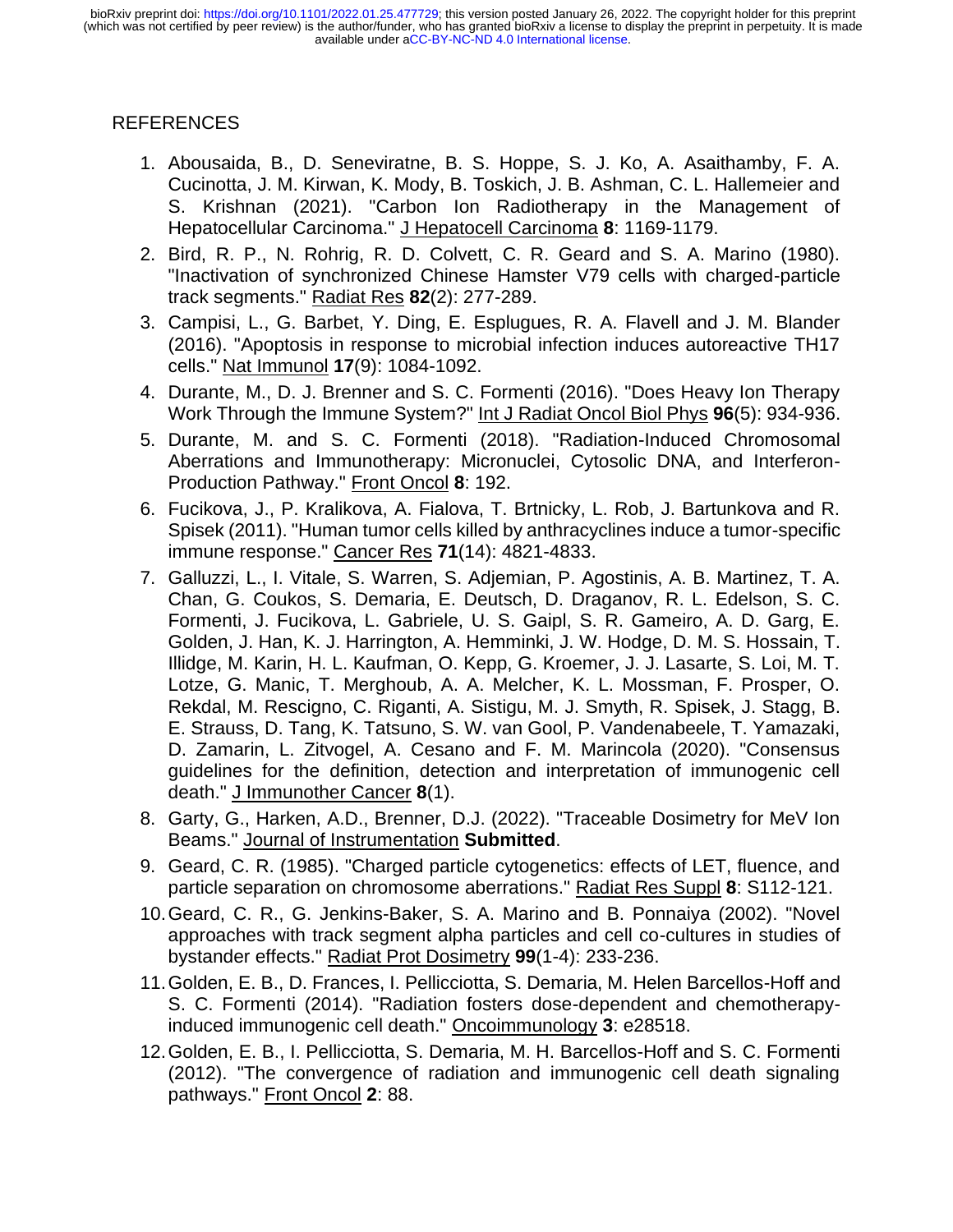- <span id="page-16-11"></span>13.Hall, E. J. and A. J. Giaccia (2006). Radiobiology for the radiologist. Philadelphia, Lippincott Williams & Wilkins.
- <span id="page-16-12"></span>14.Huang, Y., Y. Dong, J. Zhao, L. Zhang, L. Kong and J. J. Lu (2019). "Comparison of the effects of photon, proton and carbon-ion radiation on the ecto-calreticulin exposure in various tumor cell lines." Ann Transl Med **7**(20): 542.
- <span id="page-16-6"></span>15.Kanematsu, N., N. Matsufuji and T. Inaniwa (2018). "Estimation of linear energy transfer distribution for broad-beam carbon-ion radiotherapy at the National Institute of Radiological Sciences, Japan." Radiol Phys Technol **11**(2): 242-247.
- <span id="page-16-7"></span>16.Kempe, J., I. Gudowska and A. Brahme (2007). "Depth absorbed dose and LET distributions of therapeutic 1H, 4He, 7Li, and 12C beams." Med Phys **34**(1): 183- 192.
- <span id="page-16-1"></span>17.Liermann, J., E. Ben-Josef, M. Syed, J. Debus, K. Herfarth and P. Naumann (2021). "Carbon ion radiotherapy as definitive treatment in locally recurrent pancreatic cancer." Strahlenther Onkol.
- <span id="page-16-10"></span>18.Marino, S. A. (2017). "50 Years of the Radiological Research Accelerator Facility (RARAF)." Radiat Res **187**(4): 413-423.
- <span id="page-16-5"></span>19.Matsunaga, A., Y. Ueda, S. Yamada, Y. Harada, H. Shimada, M. Hasegawa, H. Tsujii, T. Ochiai and Y. Yonemitsu (2010). "Carbon-ion beam treatment induces systemic antitumor immunity against murine squamous cell carcinoma." Cancer **116**(15): 3740-3748.
- <span id="page-16-2"></span>20.Noticewala, S. S. and P. Das (2021). "Carbon Ion Radiotherapy for Locally Recurrent Rectal Cancer." Ann Surg Oncol.
- <span id="page-16-9"></span>21.Obeid, M., A. Tesniere, F. Ghiringhelli, G. M. Fimia, L. Apetoh, J. L. Perfettini, M. Castedo, G. Mignot, T. Panaretakis, N. Casares, D. Metivier, N. Larochette, P. van Endert, F. Ciccosanti, M. Piacentini, L. Zitvogel and G. Kroemer (2007). "Calreticulin exposure dictates the immunogenicity of cancer cell death." Nat Med **13**(1): 54-61.
- <span id="page-16-4"></span>22.Ogata, T., T. Teshima, K. Kagawa, Y. Hishikawa, Y. Takahashi, A. Kawaguchi, Y. Suzumoto, K. Nojima, Y. Furusawa and N. Matsuura (2005). "Particle irradiation suppresses metastatic potential of cancer cells." Cancer Res **65**(1): 113-120.
- <span id="page-16-13"></span>23.Onishi, M., N. Okonogi, T. Oike, Y. Yoshimoto, H. Sato, Y. Suzuki, T. Kamada and T. Nakano (2018). "High linear energy transfer carbon-ion irradiation increases the release of the immune mediator high mobility group box 1 from human cancer cells." J Radiat Res **59**(5): 541-546.
- <span id="page-16-0"></span>24.Schulz-Ertner, D., A. Nikoghosyan, H. Hof, B. Didinger, S. E. Combs, O. Jakel, C. P. Karger, L. Edler and J. Debus (2007). "Carbon ion radiotherapy of skull base chondrosarcomas." Int J Radiat Oncol Biol Phys **67**(1): 171-177.
- <span id="page-16-3"></span>25.Yamada, S., H. Takiyama, Y. Isozaki, M. Shinoto, H. Makishima, N. Yamamoto and H. Tsuji (2021). "Carbon-ion Radiotherapy for Colorectal Cancer." J Anus Rectum Colon **5**(2): 113-120.
- <span id="page-16-8"></span>26.Zhou, J., G. Wang, Y. Chen, H. Wang, Y. Hua and Z. Cai (2019). "Immunogenic cell death in cancer therapy: Present and emerging inducers." J Cell Mol Med **23**(8): 4854-4865.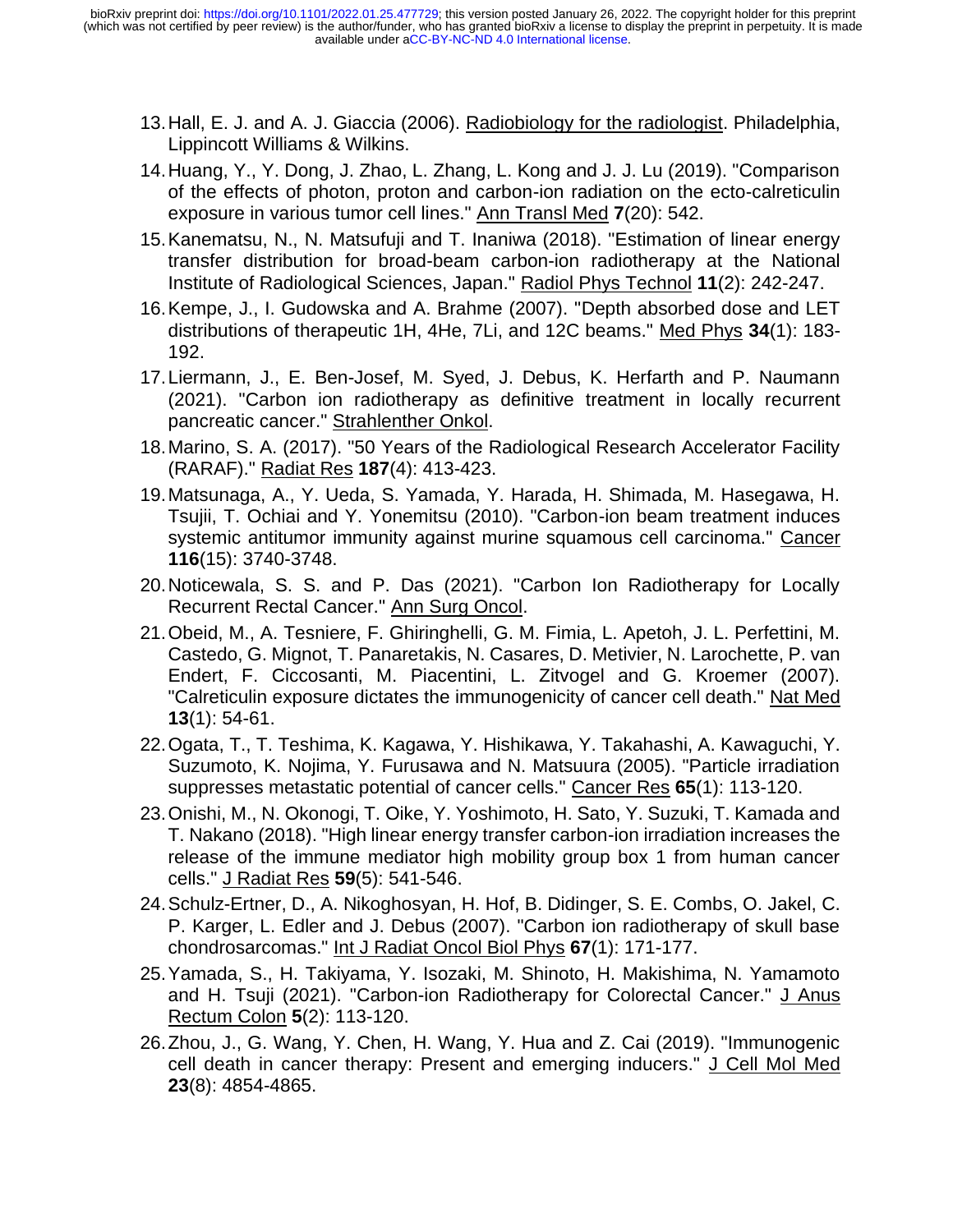

**FIGURE 1:** Cell membrane expression of calreticulin in human cancer cell lines in control (clear bars) and 24 hours post exposure to 5 Gy of ions at the indicated LET (filled bars) (mean  $\pm$  SEM; \* represents P<0.05 between irradiated and corresponding control groups)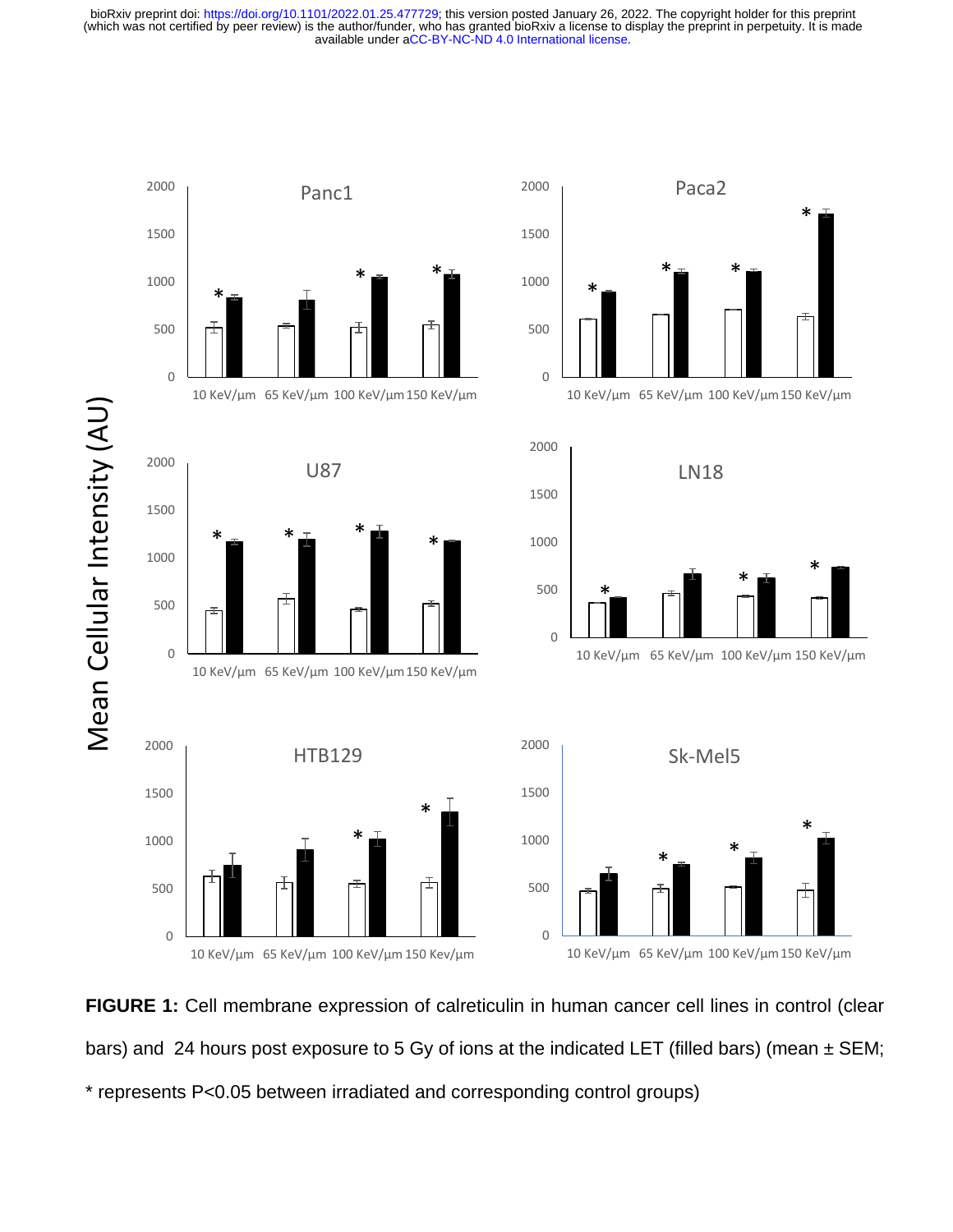











10 KeV/µm 65 KeV/µm 100 KeV/µm150 KeV/µm



**FIGURE 2:** Detection of HMGB1 in the cell media in control (clear bars) and irradiated dishes (filled bars) 24 hours post exposure to 5 Gy of ions at the indicated LET (mean  $\pm$ SD; \* represents P<0.05 between irradiated and corresponding control groups).